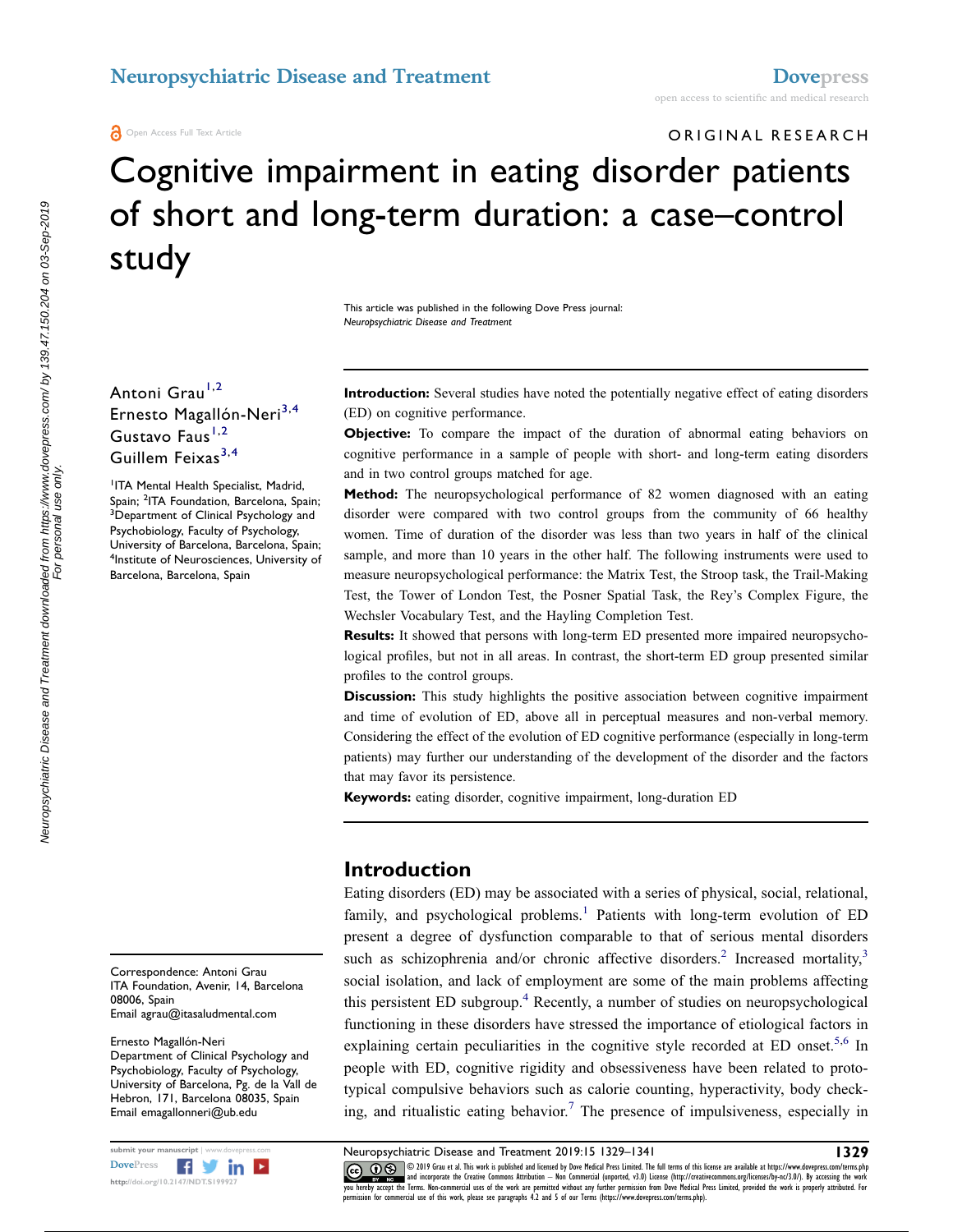<span id="page-1-0"></span>persons with bulimia nervosa (BN) and binge eating, has been associated with the feeling of urgency that precedes episodes of overeating.[8](#page-11-3) Others have reported the presence of cognitive impairment in certain functions.<sup>[9](#page-11-4)</sup>

<span id="page-1-4"></span><span id="page-1-3"></span><span id="page-1-2"></span>The specificity of cognitive impairment associated with each type of ED and the effects associated with its evolution are issues that have been widely debated, but no consensus has been reached.<sup>[9](#page-11-4) (p102)</sup> This is partly because the empirical evidence in the study of cognitive styles in ED is limited in comparison with other psychiatric disorders such as depression or schizophrenia, $^{10}$  $^{10}$  $^{10}$  and also because most studies diverge substantially in terms of their recruitment methodology, their diagnostic criteria, and the psychometric instruments used. Taken together, these factors may constitute a real problem in the study of specific functions such as cognitive flexibility and cognitive inhibition. Patients show a strong tendency to migrate among the eating disorder categories. [11](#page-11-6) This observation gave rise to the Transdiagnostic Model, which forms the basis for the cognitive-behavioral treat-ment of ED.<sup>[12](#page-11-7)</sup> This model proposes that there are a series of characteristics common to all types of behavioral disorders which explain this frequent transition between diagnoses; for example, persons with AN or BN and binge eaters share an over-evaluation of the figure and weight and exercise strict food control. The presence of these common factors has meant that the samples recruited for studies have tended to include eating disorders of all types. Many studies only assess one type of ED (mainly anorexia nervosa),  $13-15$  $13-15$  $13-15$  and the few studies that have included different types of ED have been carried out with small samples; therefore, their level of representativeness is low and no sound conclusions can be drawn.<sup>[16](#page-11-10)</sup> All this means that this field of research is still very much in development. Furthermore, the presence of comorbidities such as anxiety, depression, addictions, obsessive-compulsive disorder,<sup>17</sup> or personality disorders,<sup>[18](#page-11-12)</sup> may strongly mediate the course of psychopathology and may affect the results of assessments of overall cognitive performance.[5\(](#page-11-0)p82),[9\(](#page-11-4)p102)

<span id="page-1-10"></span><span id="page-1-9"></span><span id="page-1-8"></span><span id="page-1-7"></span><span id="page-1-5"></span><span id="page-1-1"></span>Among the possible causes of neuropsychological impairments in ED are the symptoms of ED themselves (malnutrition, emetic behaviors, etc.), cognitive style (described as an endophenotype), and the effect of chronicity.<sup>19</sup> In the same way, some neurological processes such as the cognitive deficits in attention, executive functions, and mentalizing found in some studies may constitute vulnerability factors. Gillberg et  $al^{20}$  $al^{20}$  $al^{20}$  concluded that

these factors were independent of body mass index (BMI), ED diagnosis (Anorexia Nervosa [AN], Bulimia Nervosa [BN], or Eating Disorders Not Otherwise Specified [EDNOS]) at the time of evaluation, and of the chronicity of the disorder, because the neuropsychological impairment persisted despite ED remission.

In this study of specific neuropsychological functions, we will focus on intelligence quotient (IQ), executive functioning (attention, fluency and verbal inhibition, planning, cognitive flexibility), central coherence and visualperceptive skills (visual memory), according to the domains proposed by the "Ravello Profile" battery.<sup>[21](#page-11-15)</sup> This battery was designed to be the Gold standard instrument in ED neuropsychological evaluation and it has been used in numerous publications. $22-24$  $22-24$  $22-24$ 

<span id="page-1-13"></span><span id="page-1-12"></span><span id="page-1-11"></span>The use of IQ in the assessment of people with ED is controversial. Despite the heterogeneity both in the samples studied and the results obtained, the most recent systematic review<sup>[25](#page-11-18)</sup> places the IQ of patients with AN at between 5.9 and 10.8 points above the general population. Paradoxically, a recent study suggested that an above average IQ increases the risk of developing an  $AN<sup>26</sup>$  $AN<sup>26</sup>$  $AN<sup>26</sup>$  IQ scores do not differ substantially between BN and AN patients.[26\(](#page-11-19)p484)

<span id="page-1-15"></span><span id="page-1-14"></span>Within executive functions, attention problems may be the most important in persons with  $ED.^{27-29}$  $ED.^{27-29}$  $ED.^{27-29}$  $ED.^{27-29}$  $ED.^{27-29}$  These individuals are known to develop selective attention with a degree of hypervigilance about caloric nutrition and also to stimuli related to the body and shape.

<span id="page-1-16"></span><span id="page-1-6"></span>Cognitive flexibility is another of the neuropsychological characteristics that may be affected in EDs. In the study by Tchanturia et al<sup>[14\(](#page-11-22)p549)</sup> of biases in set shifting, patients showed low tolerance to the changes that remain after recovery from the disorder. This feature was even found in healthy first-degree relatives of patients with ED (even post recovery) who may present an eating disorder endophenotype.<sup>5,[30](#page-11-23)(p848)</sup> In BN it is also present, though associated more with problems of response inhibition. Due to the difficulty of transition from one state to another (set shifting), responses associated with high damage avoidance, inflexibility of thought expressed by rigidity in behavioral habits related to food and high perfectionism were found.<sup>[5](#page-11-0)(818)</sup> Moreover, the weak central coherence found in ED patients is a cognitive style biased toward a local or analytical, detail-focused processing of information that is unable to integrate incoming information. $31$ 

<span id="page-1-17"></span>These two characteristics (inflexibility and low central coherence), together with the presence of important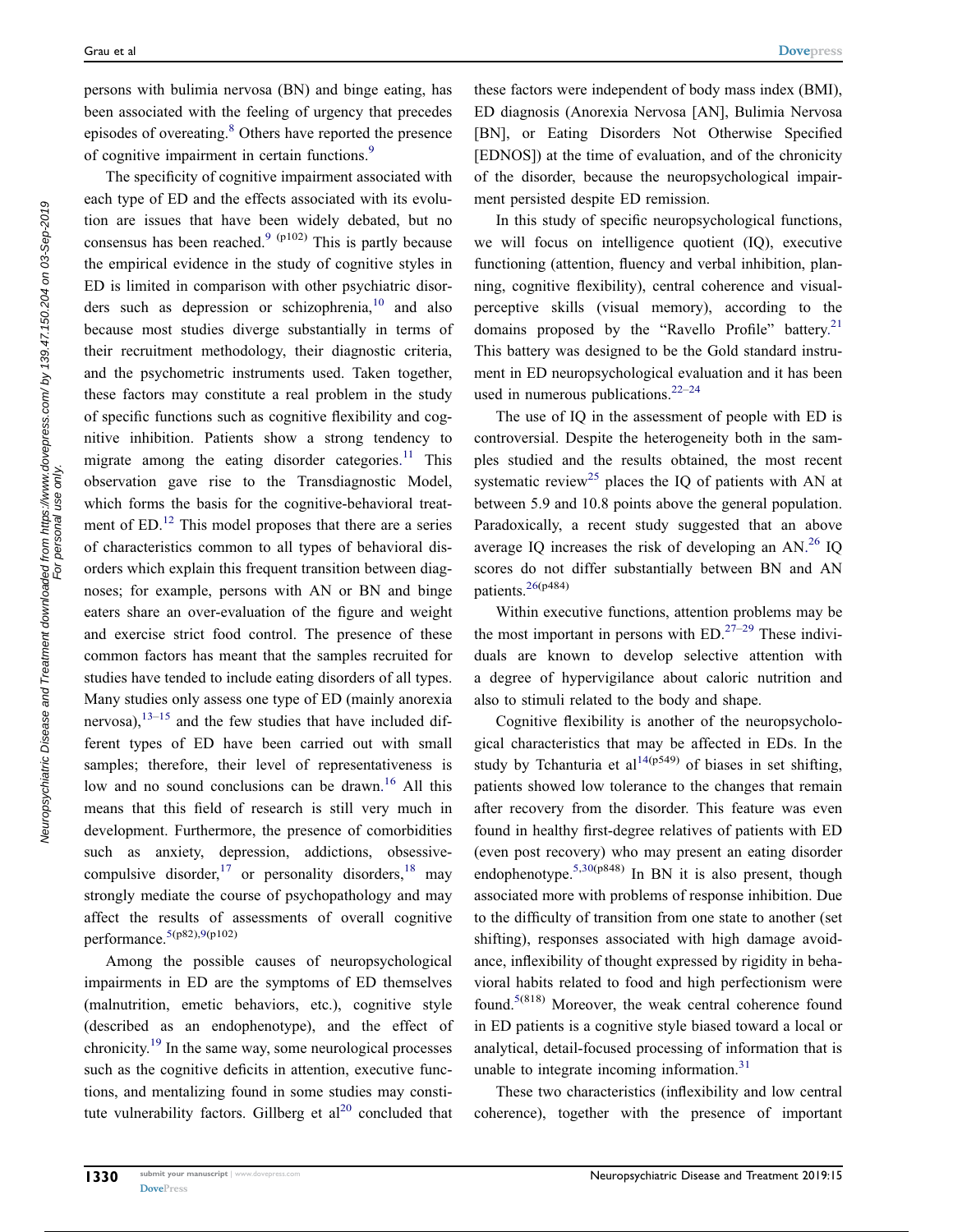interpersonal deficits support the hypothesis that the functioning of some AN patients may be similar to that of patients diagnosed with Autism Spectrum Disorder.<sup>[32](#page-11-25)[,33](#page-11-26)</sup>

<span id="page-2-1"></span><span id="page-2-0"></span>ED groups frequently present biases toward the memory of words related to the body or body shape. $34$ Independently of these biases, some authors have found deficits in visual memory both in short and long term.<sup>[35](#page-11-28)</sup>

<span id="page-2-2"></span>Using a series of neuropsychological assessment instruments, this study aims to evaluate cognitive function of people with EDs of short and long duration with the specific aim of evaluating their level impairment. By comparing them to two healthy age-matched control groups we want to test our hypothesis that cognitive disturbances are present in patients with ED. We also expect to find higher levels of cognitive impairment in those in the long-term condition (as compared to both those in the ED short-term condition and the control groups).

### Method

### **Participants**

Two clinical groups of patients with ED (100% women) were recruited at the Eating Disorders Institute of Barcelona. This Center offers one of the nation's leading programs for the treatment of eating disorders and provides health service for children, adolescents and adults of all the autonomous communities of Spain. The Center offers highly-specialized individual, group, family, art, and nutritional therapies, and, embracing a comprehensive continuum of care, it supports individuals and families at every stage of treatment and recovery. During the time the study lasted, a total of 223 patients were admitted.

The first clinical group consisted of patients with shortterm ED (ST-ED; n=41) defined as a period of less than two years of evolution of any ED. The chronic or longterm duration subgroup (LT-ED; n=41) had a history of over 10 years of any ED. None of the participants included was taking medications that could have cognitive side effects (eg, antipsychotics or stimulants).

The clinical groups were compared with two control groups from the community (100% female) divided according to age. The junior control (JC) group was used in order to make comparisons with the clinical short-term group, and the senior control (SC) group was compared with the chronic group. Both control groups comprised 33 participants.

We used non-probability sampling, with consecutive enrollment, including in all the study all eligible cases who agreed to participate. All patients met DSM-IV

<span id="page-2-3"></span>criteria for  $ED^{36}$  $ED^{36}$  $ED^{36}$  when admitted. At the moment of the assessment, the patients were in the third month of the treatment, considering the average period of inpatient treatment is six months. All patients had a BMI equal to or greater than 18.5 (M: 20.8, SD: 5.4)

Exclusion criteria were a history of neurological or severe illness that might interfere with the diagnosis or evidence of an acute state of psychosis or addictive disorders or moderate-to-severe difficulties in learning. The healthy control groups had no history of psychiatric or neurological disorders, nor any eating behavior problems. Informed written consent was obtained from all participants throughout the procedure in accordance with ethical principles. The study was approved by the bioethics committee of the University of Barcelona (IRB number: IRB00003099). Information obtained by the study is protected under the legal frame of data protection valued by the institution and by the Declaration of Helsinki. In order to protect the identity of each participant, only alphanumeric identifications were recorded in database. All participants were informed that their participation was voluntary and that they were free to abandon the study at any time. No economic compensation was given.

### **Instruments**

### Clinical assessment

<span id="page-2-4"></span>The Structured Clinical Interview for DSM-IV Mental Disorders (SCID-I) $37$  was administered to assess the presence of ED and other related Axis I psychiatric disorders. Absence of ED in control groups was assessed by the SCOFF screening instrument.<sup>[38](#page-11-31)</sup>

### <span id="page-2-5"></span>Neuropsychological assessment

<span id="page-2-8"></span><span id="page-2-7"></span><span id="page-2-6"></span>For the cognitive assessment of eating disorders, a neuropsychological battery comprising eight tests was used, partially based on the computer protocol "Psychology Experiment Building Language" (PEBL)<sup>[39](#page-11-32)</sup> software. The PEBL neuropsychological tests have shown good psychometric properties, reliability and validity.[40](#page-12-0) The PEBL tests used were Matrix Rotation, Stroop, Trail Making Test, Tower of London and Posner Spatial cueing task, applied to both clinical (LT-ED and ST-ED) and control groups (SC, JC). The cut-off point for cognitive impairment on PEBL assessment was set at one standard deviation below (Percentile 16) or above (Percentile 84) the mean performance of the senior and junior control groups, depending on the specific test. $41$ Moreover, the Rey complex figure test (copy, immediate,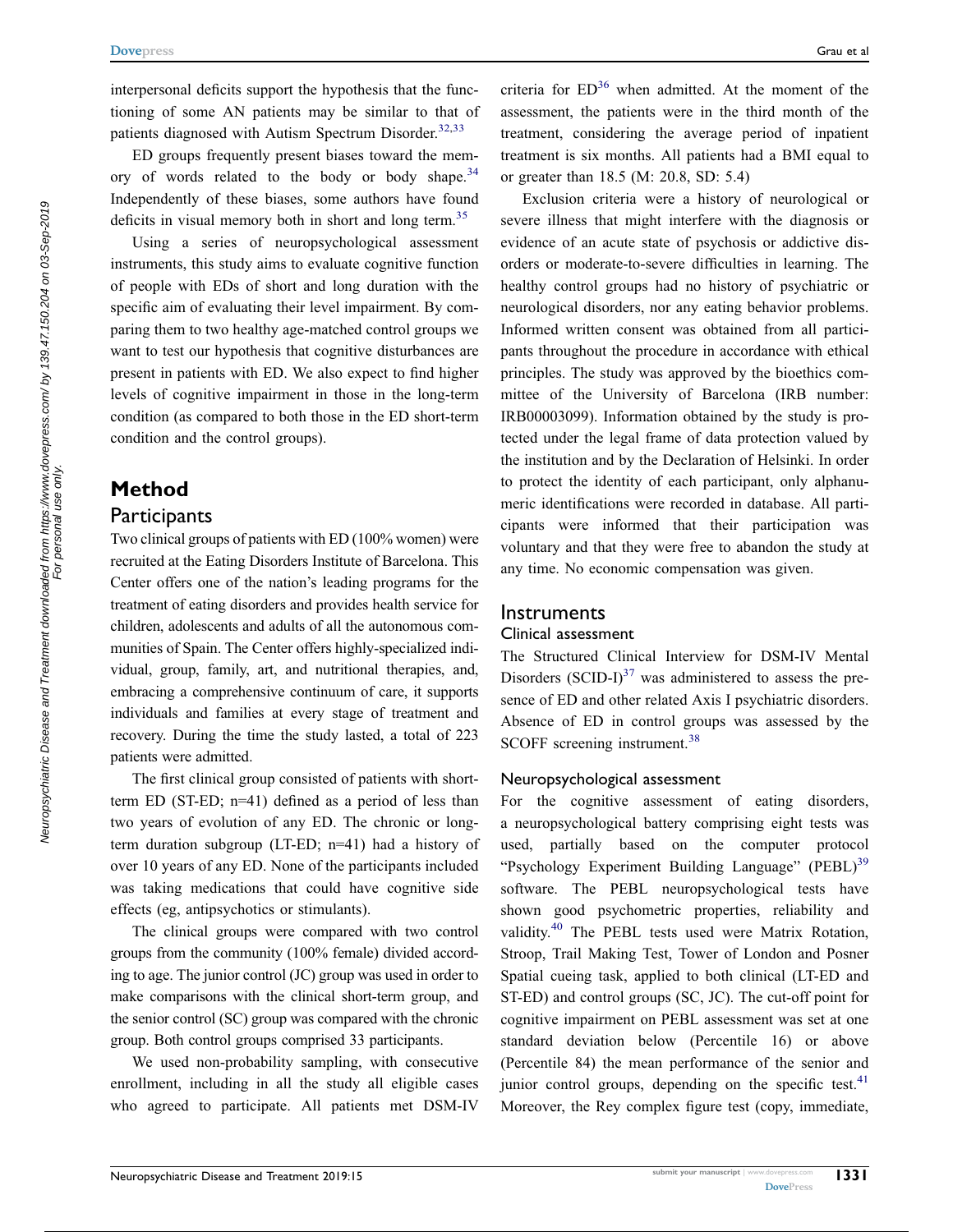and delayed recall), the Wechsler vocabulary test, and Brixton-Hayling tests have also shown moderate-to-good psychometric properties, reliability and validity. They were applied only to clinical groups, and their cut-off points for identifying cognitive impairment were extracted from normative data.

### PEBL Matrix Rotation

This subtest comprises twenty point matrixes. In half of them, alongside the original figure, the same pattern appears rotated 90 degrees to the left. The other matrixes present different matrixes for comparison, and the participant must decide whether it is the same element or is different. The answers are scored as right or wrong, and the reaction time is recorded.

### PEBL Stroop test

In summary, the Stroop task is a cognitive test of attention and concentration which evaluates both cognitive inhibition and flexibility. There are two conditions: condition 1 (Name cost), consistent: ink color and word name coincide; condition 2 (Color cost): inconsistent: ink color and word name do not coincide. The Stroop effect is obtained by subtracting the reaction time of condition 1 from that of condition 2.

### PEBL Trail-Making-Test (TMT)

This subtest comprises four types of nonverbal reasoning tasks: pattern completion, classification, analogy, and serial reasoning. The TMT is typically thought to measure visual attention, mental flexibility, and executive functioning. It involves connecting dots arranged in a numbered sequence in ascending order (Part A) or numbers and letters that alternate (Part B). Traditionally, performance on the TMT has been timed with a stop-watch and the experimenter redirects the participant when they make an error. The respondent looks at a matrix from which a section is missing and completes it either by saying the number or by pointing to one of five response options.

### PEBL Tower of London test (ToL)

<span id="page-3-0"></span>The ToL Test assesses spatial planning, rule learning, inhibition of impulsive and perseverative responding, and the ability to establish and maintain the instructional set. This test requires planning and judgment in order to arrive at the most efficient solution by moving colored beads from their initial position to a new set of predetermined or goal positions.[42](#page-12-2)

### PEBL Posner Spatial Task

<span id="page-3-1"></span>The Posner task is a classical experimental paradigm which measures visual attention. Several versions of this paradigm are currently available in the field of experimental psychology, modified according to the phenomenon or psychiatric disorder to be studied.<sup>[43](#page-12-3)</sup> Inside the study of EDs, stimuli are typically transformed into words related to eating and the figure.<sup>[44](#page-12-4)</sup> We applied this test in order to measure differences in visual attention between the study groups, independently of the bias caused by the semantic contents of stimuli associated with eating and the figure.

### <span id="page-3-2"></span>Rey Complex Figure Test (RCFT)

The RCFT assesses visual-spatial processing and recall by measuring visuoperceptual organization and visual memory. The figure is a geometric shape consisting of global features (ie, a large rectangle) and local features (ie, geometric details inside and outside the large rectangle). In the first trial (copy), participants must copy the figure. Immediately afterwards, they must reproduce it from memory without the possibility of visualizing the model (immediate recall). After 30 mins, they reproduce the figure again from memory (delayed recall). In this study, this test was used as a test of visual memory. The cut-off used to consider cognitive impairment was 18 points (Percentile 30) on both immediate and delayed recall.[45](#page-12-5)

### <span id="page-3-3"></span>Wechsler vocabulary test

This subtest is composed of 66 words of increasing difficulty, presented orally and visually. The scores (0–2) reflect the sophistication of the definition. Measures of verbal knowledge and concept formation were used. The cut-off point for cognitive impairment was set at 20% of the raw scores obtained to allow for the natural decline due to age.

### Hayling Sentence Completion test

The Hayling Sentence Completion Task measures verbal inhibition. The first part, which assesses initiation speed, requires the completion of sentences with a congruent verbal response. The second part, which assesses verbal inhibition, requires the completion of sentences with an incongruent verbal response. The cut-off point for cognitive impairment was set at one standard deviation below the mean performance of the control group, as suggested in Abusamra, Miranda, and Ferreres.<sup>[46](#page-12-6)</sup>

### <span id="page-3-4"></span>Procedure

The sample was recruited between September 2013 and May 2014. To recruit the clinical group, a group of patients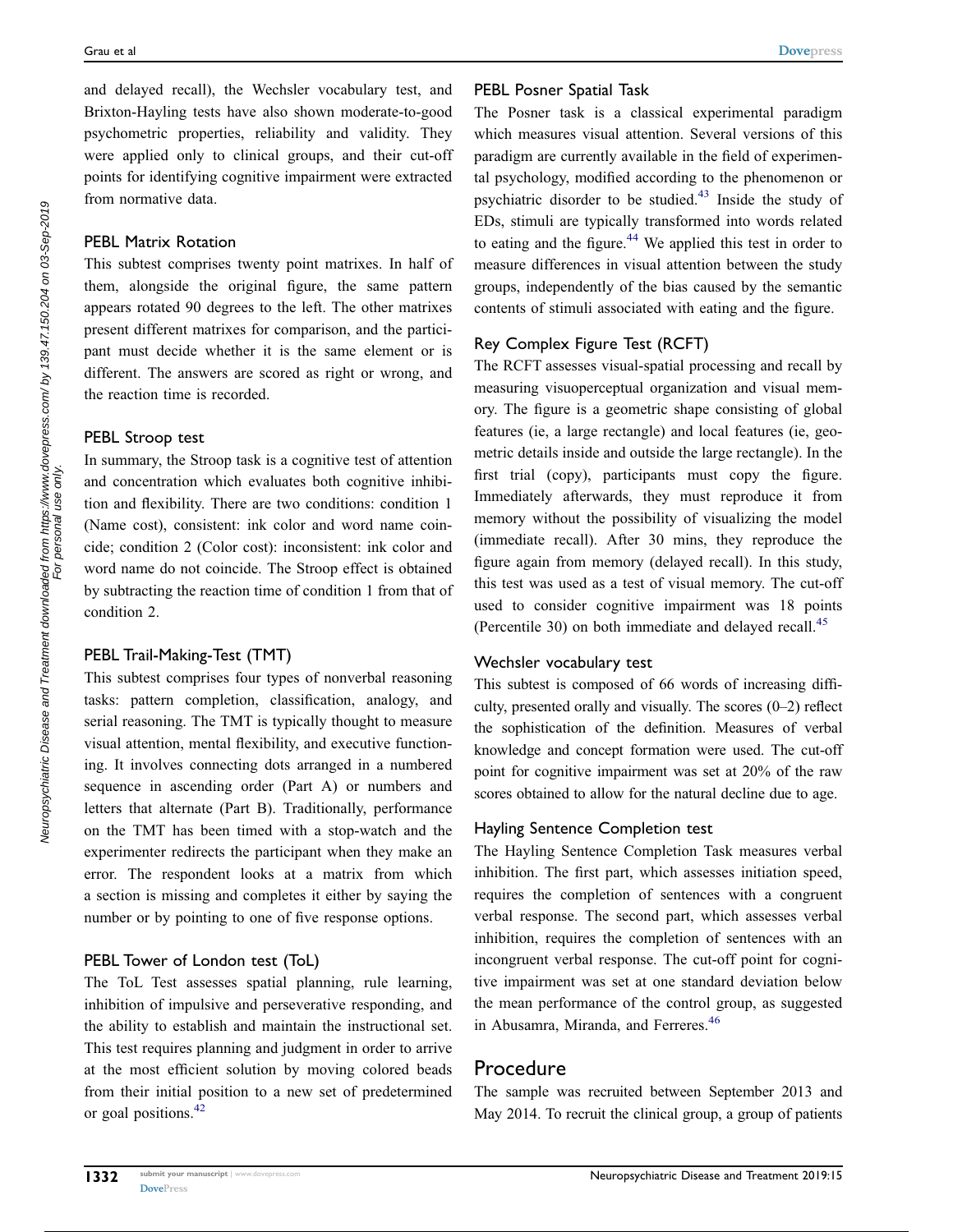at our institution who were receiving interdisciplinary treatment for ED was invited to participate on a voluntary basis. Both short and long evolution groups completed selfadministered questionnaires and neuropsychological tests. The administration of all the tests began exactly at 10:30 h, 1.5 hrs after their last intake in order to control for the effect of hunger-satiation. The junior control group was recruited from two secondary schools in Barcelona. To acknowledge the schools' willingness to participate, our institute held two workshops for their students on the subject of ED prevention. The senior control group was recruited via newspaper advertisements or by word of mouth among acquaintances of the patient group or workers at the psychological care center. Their sociodemographic profiles were similar to those of their contrast group. These persons also participated on a voluntary basis.

Nevertheless, in order to avoid overload, only some of the neuropsychological tests were applied. Some of the tests were lost during the application process due to unforeseen causes such as participants' tiredness, refusal to continue because of frustration with certain tasks or interruptions that invalidated the test such as the need to go to the bathroom. In addition, some controls were unable to finish certain cognitive tasks on the day of the application. Nevertheless, differences between the subjects included in the analyses and those that were not did not show any significant difference in their sociodemographic or clinical features.

### Data analysis

Raw scores were transformed to z-scores with SPSS. Of the moderate and extreme outliers identified; only the ones with a firm extreme category in each test variable were removed. The Student independent samples t-test was used to calculate the differences between two groups, the chisquared and Fisher's exact tests for contrast of absolute frequencies, and contrast of proportion was applied to identify differences in relative frequencies (percentages) between groups. MANOVA multivariate analysis was not applied because the results of the M Box's matrix covariance were significant. Therefore, we applied a first analysis with ANCOVA taking into account age and level of education as covariates. We then performed an ANOVA with Scheffé's post-hoc in order to assess differences in neuropsychological profile between three or more groups. We also used the more conservative Brown–Forsythe or Welch statistic. Finally, effect size was calculated with Cohen's  $d$  or  $\phi$  for contingency table analysis.

### **Results**

The total sample comprised 148 participants (100% women) divided into four groups, two clinical (long and short ED duration) and two control groups (senior and junior). [Table 1](#page-4-0) shows their sociodemographic features; there were no significant differences between clinical groups and their respective control groups in terms of age, years of evolution, or education, except that more subjects in the short-term ED group had not progressed beyond secondary studies than in the other groups.

### Eating disorder status

BMI was 20.2 (SD=1.60) in the LT-ED group and 20.4 (SD=1.8) in the ST-ED group ([Table 2](#page-5-0)). As regards

| Socio-demographic<br>variables                                                                                                      | Long-term<br>ED                   | <b>Short-term</b><br><b>ED</b>   | <b>Senior</b><br>control          | <b>Junior</b><br>control          | <b>Significant</b><br>differences                      |
|-------------------------------------------------------------------------------------------------------------------------------------|-----------------------------------|----------------------------------|-----------------------------------|-----------------------------------|--------------------------------------------------------|
|                                                                                                                                     | $(n=4)$                           | $(n=41)$                         | $(n=33)$                          | $(n=33)$                          | <b>Student t test</b>                                  |
| Age <sup>a</sup> M (SD)<br>Years of education <sup>a</sup> $M(SD)$                                                                  | 30.80 (6.22)<br>14.31(3.01)       | 20.51 (4.82)<br>12.56(2.59)      | 31.03(3.41)<br>14.48(3.15)        | 21.00(2.44)<br>12.60(2.14)        | c1/c2<br>$-0.20/-0.56$<br>$0.82/-0.08$<br>Among groups |
| <b>Level of studies</b>                                                                                                             | N(%)                              | N(%)                             | N(%)                              | N(%)                              | X <sub>2</sub>                                         |
| Primary or secondary <sup>b</sup><br>Secondary non-university <sup>b</sup><br>University <sup>b</sup><br>Post graduate <sup>c</sup> | (29)<br>12 (29)<br>14(34)<br>3(8) | 26(63)<br>8(20)<br>6(15)<br>1(2) | 9(26)<br>10(29)<br>12(35)<br>2(6) | 15(46)<br>13(40)<br>5(14)<br>0(0) | $10.65*^{d}$<br>1.37<br>6.35<br>00.1                   |

<span id="page-4-0"></span>Table 1 Sociodemographic features in clinical and control groups

Notes: <sup>a</sup>Student t test; <sup>b</sup>Chi squared test; <sup>c</sup>Fisher's Exact test; <sup>d</sup>ST-ED>LT-ED and SC; \*p<0.05.

Abbreviations: ED, eating disorder; ST-ED, short-term eating disorder; LT-ED, long-term eating disorder; SC, senior control; JC, junior control; c1, comparison LT-ED vs SC; c2, comparison ST-ED vs | C.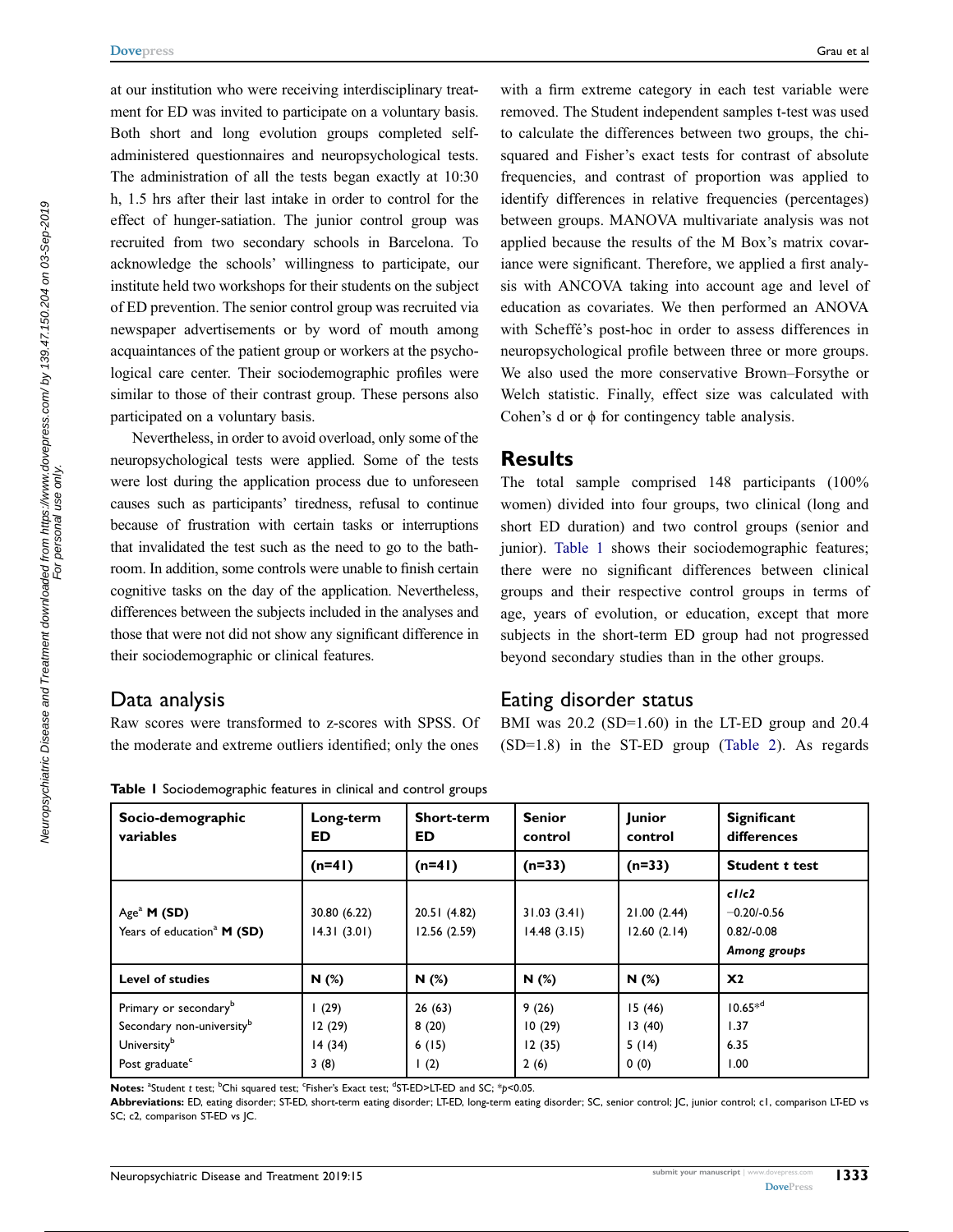<span id="page-5-0"></span>

| Table 2 Clinical features and diagnoses in clinical sample |  |  |  |  |  |
|------------------------------------------------------------|--|--|--|--|--|
|------------------------------------------------------------|--|--|--|--|--|

| <b>Clinical variables</b>                                                                                                                                                                                                                                               | Long-term ED                                                                   | Short-term ED                                                                           | <b>Statistics</b>                                                                                                |
|-------------------------------------------------------------------------------------------------------------------------------------------------------------------------------------------------------------------------------------------------------------------------|--------------------------------------------------------------------------------|-----------------------------------------------------------------------------------------|------------------------------------------------------------------------------------------------------------------|
|                                                                                                                                                                                                                                                                         | $(n=41)$                                                                       | $(n=41)$                                                                                |                                                                                                                  |
|                                                                                                                                                                                                                                                                         |                                                                                |                                                                                         | <b>Student t test</b>                                                                                            |
| Body mass index (BMI) <sup>a</sup> M (SD)<br>Years of ED onset <sup>a</sup> M (SD)                                                                                                                                                                                      | 20.18 (1.60)<br>14.80(4.80)                                                    | 20.44 (1.82)<br>1.21(0.33)                                                              | $-0.68$<br>18.07***                                                                                              |
| <b>Eating Disorders</b>                                                                                                                                                                                                                                                 | N(%)                                                                           | N(%)                                                                                    | X <sub>2</sub>                                                                                                   |
| Anorexia Nervosa Restrictive <sup>b</sup><br>Anorexia Nervosa Purging <sup>b</sup><br>Bulimia Nervosa Purging <sup>b</sup><br>Bulimia Nervosa Non-Purging <sup>c</sup><br>Binge Eating Disorder <sup>c</sup><br>Eating Disorder Not Otherwise<br>Specified <sup>c</sup> | 13(32%)<br>10(24%)<br>10(24%)<br>3(7%)<br>1(2%)<br>4(10%)                      | 13 (32%)<br>10(24%)<br>9(22%)<br>$0(0\%)$<br>1(2%)<br>8(20%)                            | 0.00<br>0.00<br>0.05<br>$\overline{a}$<br>0.00<br>1.33                                                           |
| Axis I                                                                                                                                                                                                                                                                  |                                                                                |                                                                                         |                                                                                                                  |
| None <sup>b</sup><br>Affective disorder <sup>c</sup><br>Anxiety disorder <sup>b</sup><br>Substance abuse <sup>c</sup><br>Affective + anxiety disorder <sup>c</sup><br>Any Axis I disorder <sup>b</sup>                                                                  | 19 (46%)<br>7 (17%)<br>5(12%)<br>9(22%)<br>1(2%)<br>22 (54%)                   | 25 (61%)<br>4 (10%)<br>8(19%)<br>4 (10%)<br>$0(0\%)$<br>16 (39%)                        | 0.82<br>0.82<br>0.69<br>1.92<br>$\sim$ $\sim$<br>0.94                                                            |
| Axis II                                                                                                                                                                                                                                                                 |                                                                                |                                                                                         |                                                                                                                  |
| None <sup>b</sup><br>Cluster A <sup>c</sup><br>Cluster B <sup>b</sup><br>Cluster C <sup>c</sup><br>Not Otherwise Specified <sup>c</sup><br>Any Axis II disorder <sup>b</sup>                                                                                            | 17 (42%)<br>$0(0\%)$<br>14(34%)<br>9(22%)<br>1(2%)<br>24 (54%)                 | 36 (88%)<br>$0(0\%)$<br>5 (12%)<br>$0(0\%)$<br>$0(0\%)$<br>5 (39%)                      | $6.81**$<br>$\sim$<br>$4.26*$<br>$ -$<br>$\sim$ $\sim$<br>$12.45***$                                             |
| Substance abuse                                                                                                                                                                                                                                                         |                                                                                |                                                                                         |                                                                                                                  |
| No Use <sup>b</sup><br>Alcohol <sup>c</sup><br>Cannabis <sup>c</sup><br>Cocaine <sup>c</sup><br>Alcohol + Cannabis $c$<br>Alcohol + Cocaine <sup>c</sup><br>Alcohol + Opiates <sup>c</sup><br>More than 2 substances <sup>c</sup>                                       | 31 (76%)<br>5(12%)<br>$0(0\%)$<br>1(2%)<br>$0(0\%)$<br>2(5%)<br>1(2%)<br>1(2%) | 35 (85%)<br>$0(0\%)$<br>5(12%)<br>$0(0\%)$<br>1(2%)<br>$0(0\%)$<br>$0(0\%)$<br>$0(0\%)$ | 0.24<br>$\sim$ $\sim$<br>$\sim$ $\sim$<br>٠.<br>$\sim$ $\sim$<br>$\sim$ $\sim$<br>$\sim$ $\sim$<br>$\sim$ $\sim$ |
| Any substance abuse disorder <sup>b</sup>                                                                                                                                                                                                                               | 10(24%)                                                                        | 6(15%)                                                                                  | 1.03                                                                                                             |

Notes: <sup>a</sup>Student t test; <sup>b</sup>Chi squared test; <sup>c</sup>Fisher's Exact test. \*p<.05; \*\*p<.010; \*\*\*p<.001; – no statistics does apply. Abbreviation: ED, eating disorder.

years of clinical evolution of the ED, the long-term ED group had a mean of 14.8 years and the short-term ED group little more than one year of evolution. Moreover, [Table 2](#page-5-0) shows the distribution of ED diagnoses according to clinical group; there were no significant differences in the different ED diagnoses between the groups.

## Clinical diagnoses (Axis: I and II) and pattern of substance use in the clinical samples

[Table 2](#page-5-0) also shows that 47% of the subjects in both clinical groups presented psychiatric comorbidity. Most (45%) presented only one disorder in addition to ED, and only 2% had more than two comorbid psychiatric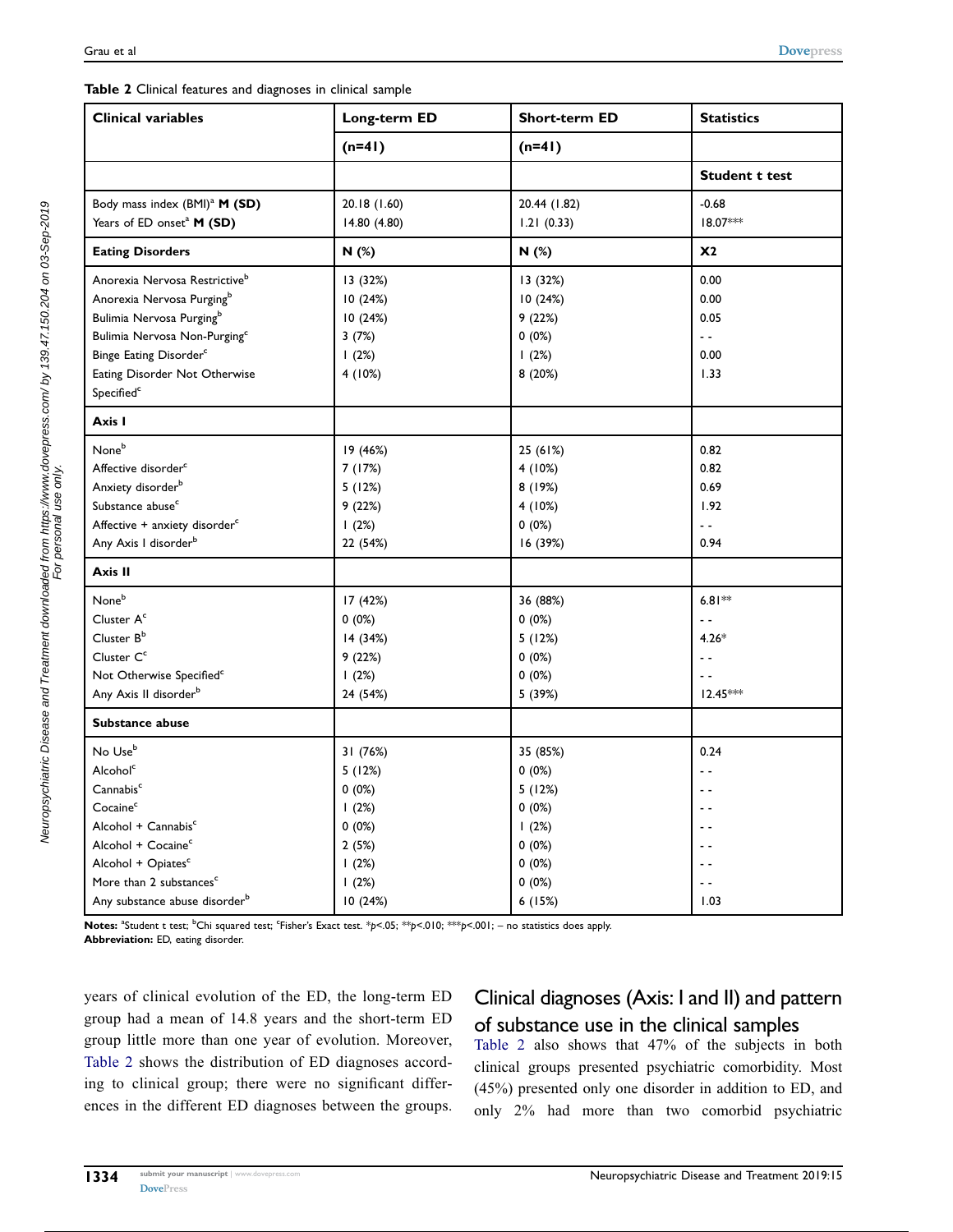diagnoses. In the long duration ED group, 54% presented comorbid disorders, and in the short duration ED group 39%. In the short duration ED group, Axis II comorbidity appeared only in Cluster B (12%). In the long duration ED group, 58% presented Axis II comorbidity (34% Cluster B, 22% Cluster C and 2% with not otherwise specified personality disorder). As regards substance abuse no significant differences were found between clinical groups.

[Table 3](#page-7-0) presents the descriptive results of performance in cognitive tests in each of the control and clinical groups. Regarding people rate that answered neuropsychological tests. In the group of 148 subjects, 89.8% answered the Matrix rotation test, 85.8% Stroop, ToL and Posner, 87.8% TMT, 69.5% Rey Complex Figure, 79% Wechsler Vocabulary, and 75.6% Hayling.

No significant differences were found between the two clinical groups in the matrix rotation reasoning test, of the Stroop name test, the Trail Making Test, Posner mean neutral and invalid scores, or the Wechsler vocabulary test. However, significant differences in both clinical groups were found on the Stroop color test, Posner mean invalid score, and on the copy, memory and delayed recall scores and total score on the Rey Figure, and on the Hayling test.

The LT-ED and senior control groups presented significant differences in the number of matrix rotation and Stroop name tests, part B of TMT, and ToL total score. In contrast, no significant differences were found in any neuropsychological variables between ST-ED and junior control groups.

The number of subjects considered to have cognitive impairment is shown in [Table 4.](#page-9-0) The group with the most subjects classified as cognitively impaired was the longterm duration ED clinical group.

Nevertheless, significant differences with medium effect sizes were found on the matrix rotation test, Stroop test, TMT, ToL, Posner Neutral test, and on total scores of memory, and delayed recall on the Rey Figure test between the two clinical groups. The Hayling and Wechsler vocabulary tests did not present significant differences.

### **Discussion**

In this study, cognitive impairment was more frequent in patients with long-term eating disorders, above all with regard to perceptual measures and non-verbal memory. The absence of differences on the Wechsler vocabulary test indicates a similar premorbid level of intelligence in the two groups of ED patients. This suggests that the differences found in the percentage of cognitively impaired patients may be related to the years of duration of the disorder and that our two patient groups started with a similar cognitive reserve.<sup>[47](#page-12-7)</sup>

<span id="page-6-0"></span>These differences are also emphasized in the contrast with the control groups without ED. Even though the clinical groups shared similar features except for age and illness evolution (a feature deliberately differentiated within the study design), comorbidity with personality disorders, especially cluster B, was clearly more frequent in the long-term ED clinical group. This variable may be of special importance for a more detailed assessment of the personality disturbances that are regularly associated with poor prognosis.<sup>[18\(](#page-11-12)p177)</sup> We aim to examine this issue in an upcoming project.

Regarding the contrasts between groups (LT vs SC and ST vs JC), significant differences were found only between the LT-ED and senior control groups in verbal reasoning and non-verbal, serial, spatial planning, cognitive flexibility, new rule learning, cognitive inhibition, and answer perseverance. These differences were less clear in the comparison of the ST-ED group and their corresponding controls. These results suggest that the evolution and maintenance of the disorder over time may play an important role in the development of cognitive impairment.

To our knowledge, these features have not been reported in previous studies, which have found systematically greater disturbances in ED patients than in controls.[6](#page-11-1)(p417)[,9\(](#page-11-4)p100)

<span id="page-6-1"></span>Our findings underline the importance of considering the effect of the duration of a disorder on its evolution. Some studies advocate identifying cognitive alterations in persons with ED that may constitute an endophenotype.<sup>[30](#page-11-23)</sup>  $(p473)$  One of the prerequisites for considering a characteristic as an endophenotype is that it must be state-independent.<sup>[48](#page-12-8)</sup> These authors found low cognitive flexibility even in recovered patients, suggesting that this is a stable trait which is independent of the state of the disease. However, the lack of differences between our short evolution clinical group and our healthy control group violates the criterion of state-independence and seems to rule out low cognitive flexibility as a possible endophenotype of eating disorders.

The poorer performance presented by the long-term evolution clinical group on characteristics of eating disorders may suggest a direct extrapolation towards some prototypical behaviors in eating disorders. Some authors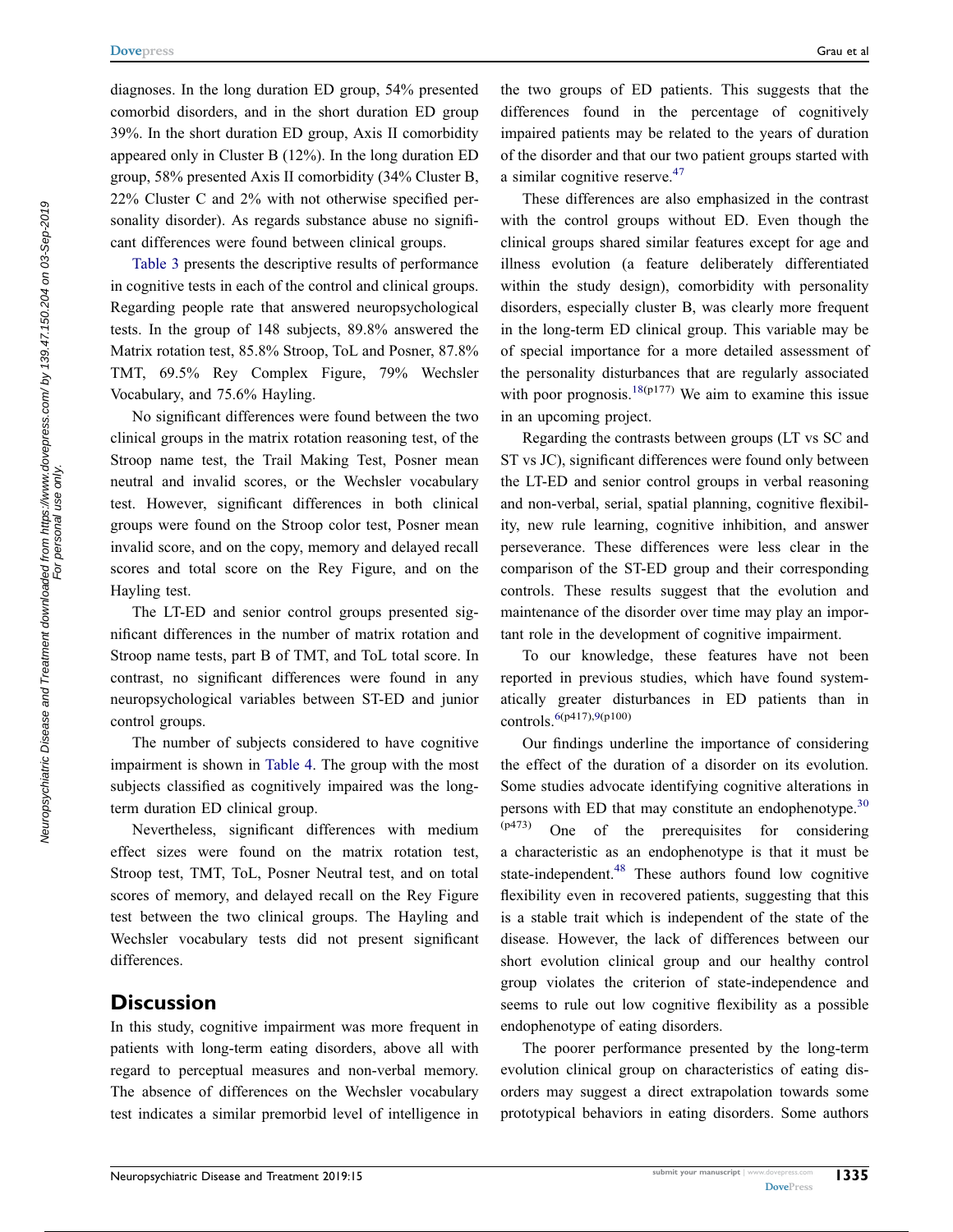<span id="page-7-0"></span>

| Table 3 Means and standard deviations in each neuropsychological variable by group |                        |                            |                          |                          |                                     |                                                    |                                                                               |
|------------------------------------------------------------------------------------|------------------------|----------------------------|--------------------------|--------------------------|-------------------------------------|----------------------------------------------------|-------------------------------------------------------------------------------|
| Neuropsychological<br>variables                                                    | ED M (SD)<br>Long-term | Short-term<br>(GD)<br>ED M | control M (SD)<br>Senior | control M (SD)<br>Junior | Statistics between groups<br>ANCOVA | $c1$ $ c2$ $ c3$<br>Post-hoc<br>Scheffé<br>p-value | Effect size<br>Cohen's d<br>$c1$ $ c2$ $ c3$                                  |
| Matrix Rotation <sup>a</sup>                                                       | $n = 33$               | $n=34$                     | $n = 33$                 | $n = 33$                 |                                     |                                                    |                                                                               |
| Test Time                                                                          | 0.16(0.92)             | 0.05(0.99)                 | $-0.41(0.95)$            | 0.20 (1.06)              | F=2.32; $df=3$ ; $p=0.076$          | NS' NS ! NS                                        | $\frac{1}{2}$ = $\frac{1}{2}$ = $\frac{1}{2}$ = $\frac{1}{2}$ = $\frac{1}{2}$ |
| Test Number                                                                        | $-0.44(1.18)$          | $-0.03$ $(1.07)$           | 0.30(0.69)               | 0.17(0.86)               | $F=4.69$ ; $df=3$ ; $p=.004$        | NS' 023   NS                                       | $-1.777$                                                                      |
| <b>Stroop</b> <sup>a</sup>                                                         | $n = 32$               | $n = 33$                   | $\frac{1}{2}$            | $n=31$                   |                                     |                                                    |                                                                               |
| Name Cost                                                                          | 0.46 (0.95)            | 0.03(0.95)                 | $-0.25(0.89)$            | $-0.26(1.07)$            | $F=4.61$ ; df=3; $p=004$            | NS' 038 INS                                        | $-1.771$                                                                      |
| Color Cost                                                                         | $-0.57(1.53)$          | 0.21(0.78)                 | 0.15(0.50)               | 0.18(0.71)               | F=3.22; $df=3$ ; $p=0.025$          | 028; NS ; NS                                       | $-64! - 1 -$                                                                  |
| Trail Making Test <sup>a</sup>                                                     | $n = 33$               | $n = 33$                   | $n = 32$                 | $n = 32$                 |                                     |                                                    |                                                                               |
| Part A                                                                             | 0.29(0.81)             | 0.15(1.64)                 | $-0.24(0.43)$            | $-0.22(0.54)$            | $F=2.40$ ; $df=3$ ; $p=.070$        | NS' NS INS                                         | 主义学                                                                           |
| Part B                                                                             | 0.44(1.30)             | $-0.35(0.84)$              | $-0.34(0.41)$            | $(60.1) 20.0$ -          | $F=3.63; df=3; p=.015$              | NS' 017 INS                                        |                                                                               |
| Part B-A                                                                           | 0.26(0.98)             | $-0.15(1.34)$              | $(62.0)$ 61.0-           | 0.77(1.05)               | F=1.37; $df=3$ ; $p=0.256$          | NS; NS ; NS                                        | 上下午                                                                           |
| Tower of London (ToL) <sup>ª</sup>                                                 | $n=31$                 | $n = 32$                   | $n = 32$                 | $n = 32$                 |                                     |                                                    |                                                                               |
| Total                                                                              | 0.46(1.18)             | $-0.04(0.75)$              | $-0.37(0.94)$            | $-0.04(0.94)$            | $F=4.59$ ; $df=3$ ; $p=004$         | NS 1010 1 NS                                       | $-1.78$                                                                       |
| Posner Test <sup>a</sup>                                                           | n=33                   | $n=35$                     | $n = 30$                 | $n = 29$                 |                                     |                                                    |                                                                               |
| By validity condition                                                              |                        |                            |                          |                          |                                     |                                                    |                                                                               |
| Invalid Mean                                                                       | 0.47(1.57)             | $-0.27(0.28)$              | 0.01(1.05)               | $-0.21(0.26)$            | F=3.80; $df=3$ ; $p=012$            | 023¦ NS   NS                                       | $- - 1 - 166$                                                                 |
| Neutral Mean                                                                       | 0.18(1.25)             | $-0.18(0.15)$              | 0.13(1.54)               | $-0.11(0.32)$            | $F=1.05$ ; df=3; $p=374$            | NS; NS; NS                                         | 主义主义                                                                          |
| Valid Mean                                                                         | 0.28(1.14)             | 0.07(1.45)                 | $-0.12(0.44)$            | $-0.27(0.31)$            | F=2.30; $df=3$ ; $p=08$             | NS; NS ; NS                                        | $\frac{1}{2}$                                                                 |
|                                                                                    |                        |                            |                          |                          |                                     |                                                    |                                                                               |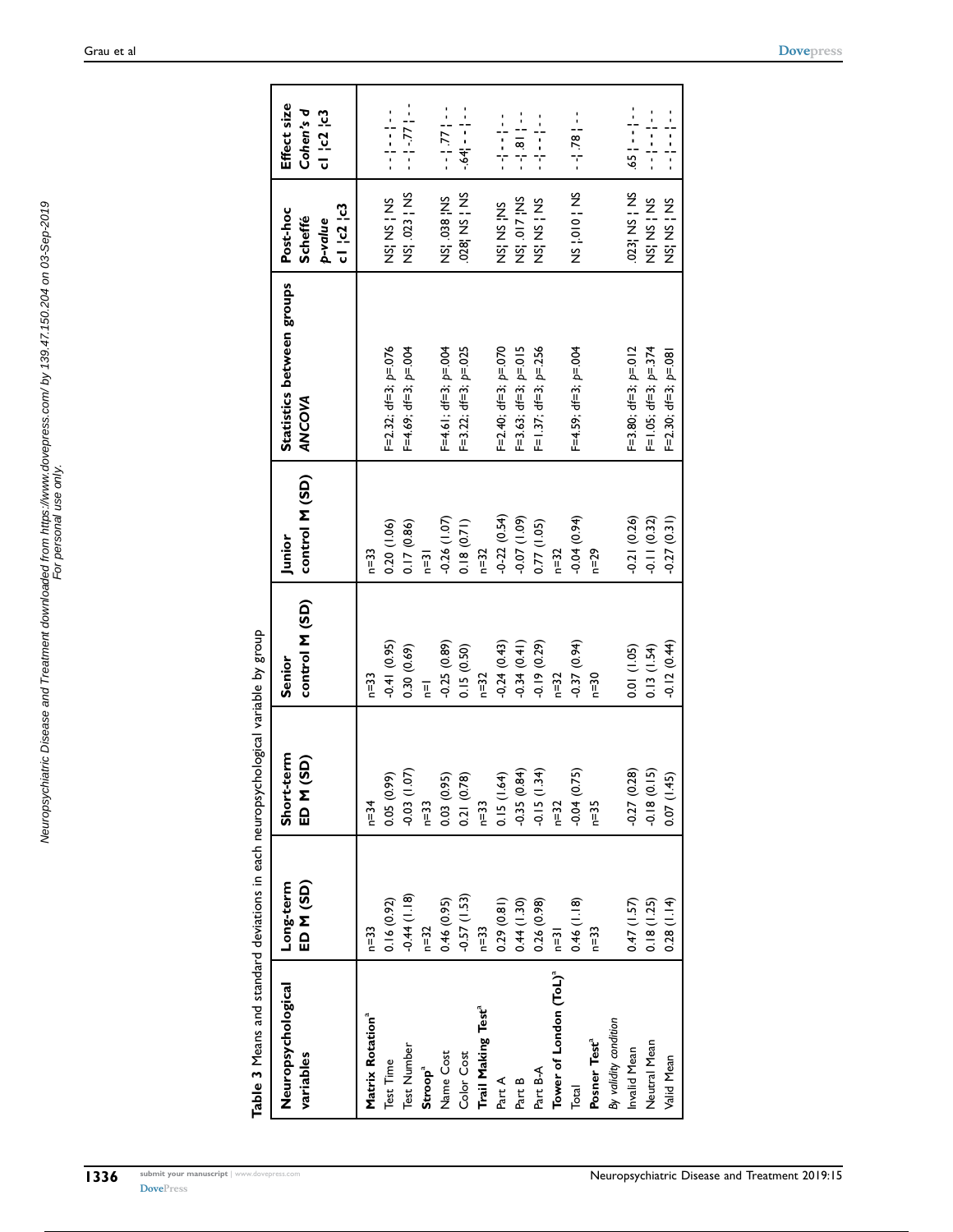|                                                                                                                                                                                             |                  |               |                                         | Student t test                       | Cohen's d<br><del>ن</del> |
|---------------------------------------------------------------------------------------------------------------------------------------------------------------------------------------------|------------------|---------------|-----------------------------------------|--------------------------------------|---------------------------|
| Rey Figure <sup>b</sup>                                                                                                                                                                     | $n = 33$         | $n = 24$      |                                         |                                      |                           |
| Copy Total                                                                                                                                                                                  | $-0.20$ $(1.27)$ | 0.28(0.22)    |                                         | $t = -2.13$ ; $df = 34$ ; $p = .040$ | က္ပ                       |
| Copy Time                                                                                                                                                                                   | 0.08(0.95)       | 0.10 (1.07)   | :                                       | $t=-0.65; df=54; p=.520$             | l                         |
| Memory Total                                                                                                                                                                                | 0.32(1.04)       | 0.45 (0.75)   |                                         | $t = -3.08$ ; $df = 55$ ; $p = .002$ | ဆို                       |
| Memory Time                                                                                                                                                                                 | 0.21 (0.97)      | 0.28(0.97)    |                                         | $t=-1.85$ ; $df=53$ ; $p=.071$       | l                         |
| Delayed Recall Total                                                                                                                                                                        | (1.02)           | 0.41 (0.82)   | ֧֪֛֪֚֚֚֚֚֚֚֚֚֚֚֚֚֚֚֚֚֚֚֚֚֚֚֚֚֚֬֡֡֡֡֡֡֡֝ | $t=-2.74$ ; $df=54$ ; $p=.008$       | -76                       |
| Delayed Recall Time                                                                                                                                                                         | $(60.1)$ 01.0-   | 0.14(0.86)    |                                         | $t = -0.86$ ; df=51; $p = 0.394$     | I                         |
| Wechsler <sup>b</sup>                                                                                                                                                                       | $n=31$           | $n=33$        |                                         |                                      |                           |
| Vocabulary Test                                                                                                                                                                             | (61.19)          | $-0.07(0.79)$ |                                         | $t=0.57; df=51; p=.571$              |                           |
| Hayling <sup>b</sup>                                                                                                                                                                        | $n = 30$         | $n = 32$      |                                         |                                      |                           |
| Part A                                                                                                                                                                                      | 0.34(1.07)       | $-0.32(0.82)$ | :                                       | $t=2.71$ ; $df=60$ ; $p=010$         | \$                        |
| Part B                                                                                                                                                                                      | 0.42(1.23)       | $-0.41(0.42)$ |                                         | $t=3.46$ ; $df=35$ ; $p=.001$        | ୡ                         |
| Notes: Raw scores were transformed to z-scores; "ANCOVA with age and level of studies as covariates, with a subsequent ANOVA with Scheffe's post-hoc; "Student t rest; *p-5.010; ***p-5.001 |                  |               |                                         |                                      |                           |

# Notes: Raw scores were transformed to z-scores; <sup>a</sup>ANCOVA with age and level of studies as covariates, with a subsequent ANOVA with Scheffé's post-hoc; <sup>b</sup>Student t test; \*p<05;<br>**Abbreviations**: NS, not significant; ED, ea Abbreviations: NS, not significant; ED, eating disorder; Comparisons: c1, long-term ED vs short-term ED; c2, long-term ED vs senior control; c3, short-term ED vs junior control.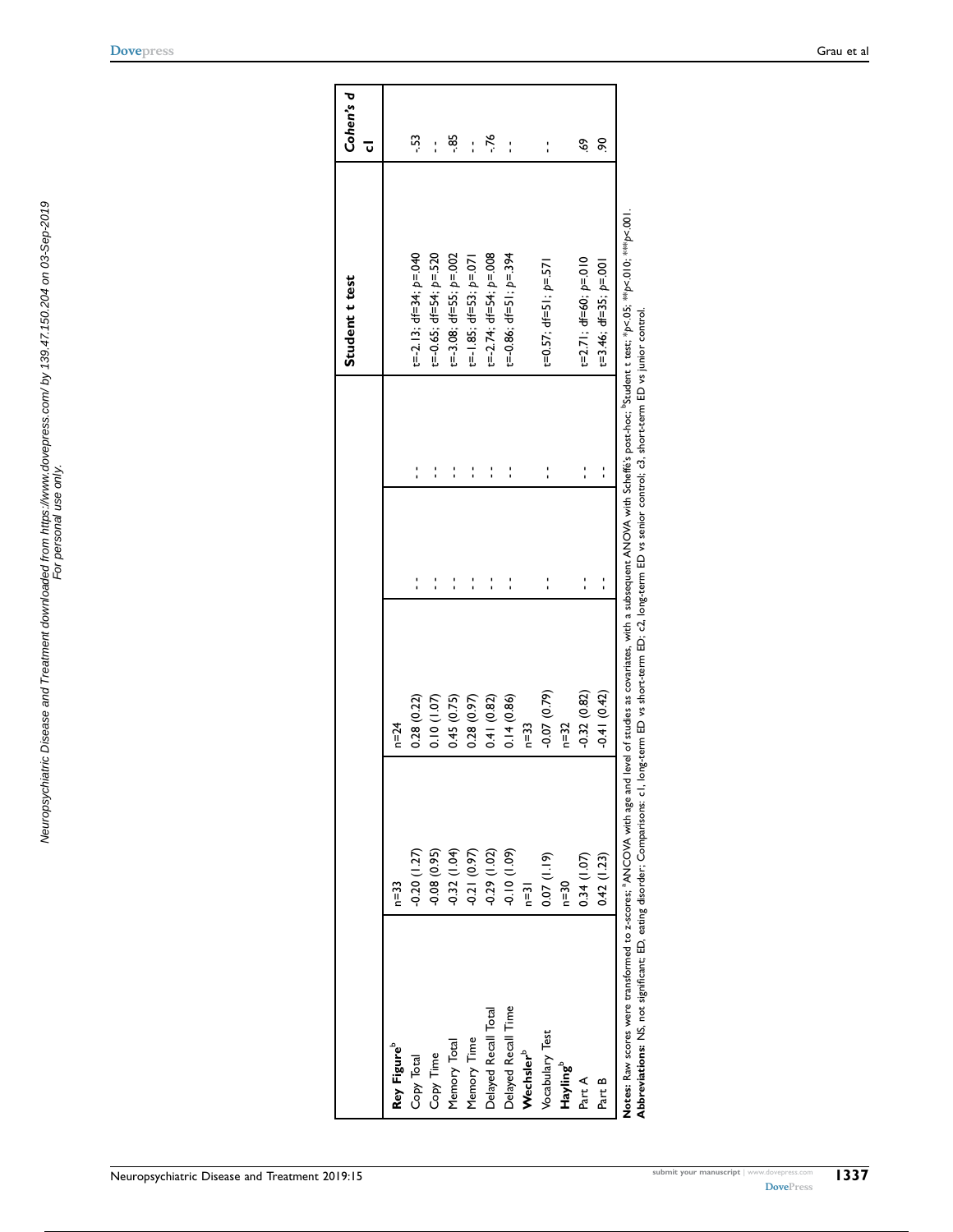| Neuropsychological<br>variables                                                                 | Long-                        | term ED              |                    | <b>ED</b>                 | Short-<br>term     |                             |                                                    | <b>Senior</b><br>control |                                                  | <b>Junior</b><br>control                                                    | Contrast of<br>frequencies<br>on WCI in<br>all groups |                                          | <b>WCI</b> proportions<br>comparison<br>between groups<br>(z-scores) |                      |                                                        |                            | <b>Effect</b><br>size |                                                                           |
|-------------------------------------------------------------------------------------------------|------------------------------|----------------------|--------------------|---------------------------|--------------------|-----------------------------|----------------------------------------------------|--------------------------|--------------------------------------------------|-----------------------------------------------------------------------------|-------------------------------------------------------|------------------------------------------|----------------------------------------------------------------------|----------------------|--------------------------------------------------------|----------------------------|-----------------------|---------------------------------------------------------------------------|
|                                                                                                 | $\mathbf n$                  | %<br><b>WCI</b>      |                    | n                         | %<br><b>WCI</b>    |                             | $\mathbf n$                                        | %<br><b>WCI</b>          | n.                                               | %<br><b>WCI</b>                                                             | $X2 df=3$                                             |                                          |                                                                      |                      |                                                        |                            |                       |                                                                           |
| Matrix Rotation <sup>a</sup><br><b>Test Number</b>                                              | 13                           | 39.3                 |                    | 3                         | 8.8                |                             | $\overline{2}$                                     | 6.1                      | T                                                | 3.0                                                                         | $14.52***$                                            |                                          | $2.93**$                                                             | $3.23**$             |                                                        | 1.01                       |                       | .36 $ .40 $ - -                                                           |
| Stroop <sup>a</sup><br>Name Cost<br>Color cost                                                  | 9<br>$\mathbf{H}$            | 28.1<br>34.4         |                    | 5<br>$\mathbf{2}$         | 15.2<br>6.1        |                             | $\mathbf{2}$<br>$\overline{2}$                     | 6.5<br>6.5               | $\overline{2}$<br>$\mathbf{2}$                   | 6.5<br>6.5                                                                  | 7.33<br>14.29***                                      |                                          | 1.27<br>$2.85**$                                                     | $2.26*$<br>$2.74**$  |                                                        | 0.00<br>$-0.06$            |                       | $- - 1.28$   $- -$<br>$.35$ $ .34$ $-$                                    |
| Trail Making Test <sup>b</sup><br>Part A<br>Part B                                              | 12<br>16                     | 36.4<br>48.5         |                    | 5<br>$\overline{7}$       | 15.2<br>21.2       |                             | 5<br>5                                             | 15.6<br>15.6             | 6<br>5                                           | 18.8<br>15.6                                                                | 4.85<br>$10.03*$                                      |                                          | $1.97*$<br>$2.32*$                                                   | 1.90<br>$2.83**$     |                                                        | $-0.38$<br>0.58            |                       | $.24$ $\left  - - \right $ - -<br>.28 $\frac{1}{2}$ .35 $\frac{1}{2}$ - - |
| <b>Tower of London</b><br>$(ToL)^a$<br>Total                                                    | 9                            | 29.0                 |                    | $\overline{2}$            | 6.3                |                             | $\overline{4}$                                     | 12.5                     | $\overline{2}$                                   | 6.3                                                                         | 7.71                                                  |                                          | $2.38*$                                                              | 1.62                 |                                                        | 0.00                       |                       | $.30$ } - - } - -                                                         |
| Posner <sup>a</sup><br>Invalid<br>Neutral<br>Valid                                              | 4<br>6<br>$\overline{7}$     | 12.1<br>18.2<br>21.2 |                    | $\overline{2}$<br>I.<br>6 | 5.7<br>2.9<br>17.1 |                             | $\overline{2}$<br>$\overline{2}$<br>$\overline{2}$ | 6.7<br>6.7<br>6.7        | $\mathbf{2}$<br>$\overline{2}$<br>$\overline{2}$ | 6.9<br>6.9<br>6.9                                                           | 1.20<br>5.36<br>4.88                                  |                                          | 0.93<br>$2.07*$<br>0.43                                              | 0.73<br>1.37<br>1.65 |                                                        | $-0.19$<br>$-0.76$<br>1.23 |                       | $-1 - 1 - 1 - 1$<br>$.25$   - -   - -<br>$-1 = \{ -1 \} - 1$              |
| Rey Figure <sup>a</sup>                                                                         |                              |                      |                    |                           |                    |                             |                                                    |                          |                                                  |                                                                             |                                                       |                                          | $X2 df=1$                                                            |                      |                                                        | cl (z-scores) cl           |                       |                                                                           |
| Copy<br>Memory Total<br>Delayed Recall Total<br><b>Wechsler</b> <sup>a</sup><br>Vocabulary Test | $\mathbf 0$<br>12<br>10<br>0 |                      | 0.0<br>30.3<br>0.0 | 36.4                      |                    | 0<br>T<br>$\mathbf{2}$<br>0 |                                                    | 0.0<br>4.2<br>8.3<br>0.0 |                                                  | $\sim$ $\sim$<br>$\sim$ $\sim$<br>$\sim$ $\sim$<br>$\overline{\phantom{a}}$ | $\sim$ $\sim$<br>$\sim$ $\sim$<br>$\sim$ $\sim$       | $\overline{\phantom{a}}$<br>$5.33*$      | $9.30**$                                                             |                      | $\sim$ $\sim$<br>$2.86**$<br>$2.01*$<br>$\blacksquare$ |                            |                       | $\sim$ $\sim$<br>.38<br>.26<br>$\overline{\phantom{a}}$                   |
| Hayling <sup>b</sup><br>Part A<br>Part B                                                        | 8<br>27                      |                      |                    | 60.0<br>90.0              |                    | 4<br>23                     |                                                    | 43.8<br>71.9             |                                                  | $\blacksquare$<br>$\blacksquare$                                            | $\blacksquare$<br>$\overline{\phantom{a}}$<br>÷,      | $\overline{\phantom{a}}$<br>0.27<br>0.75 |                                                                      |                      | 1.28<br>1.80                                           |                            |                       |                                                                           |

<span id="page-9-0"></span>

|  | Table 4 Absolute frequencies of persons and relative percentages with cognitive impairment by group |  |
|--|-----------------------------------------------------------------------------------------------------|--|
|  |                                                                                                     |  |

Notes: <sup>a</sup>Fisher's Exact test; <sup>b</sup>Chi-squared test; \*p<.05; \*\*p<.010; \*\*\*p<.001; Φ=Effect size for contingency table analysis.

Abbreviations: WCI, with cognitive impairment; c1, long-TermED vs short-term ED; c2, long-term ED vs senior control; c3, short-term ED vs junior control.

have associated low cognitive flexibility with a rigid and stereotyped eating style based on idiosyncratic rules and less likely to be modified by therapy[.49](#page-12-9)

<span id="page-9-2"></span><span id="page-9-1"></span>Furthermore, this cognitive inflexibility is considered one of the factors that worsens prognosis.<sup>[50](#page-12-10)</sup> This is hardly surprising, as cognitive rigidity is a variable that is at odds with the notion of change and is likely to present resistance to therapy.

<span id="page-9-4"></span><span id="page-9-3"></span>Regarding the visual-perceptive difficulties found in long-term evolution ED group, it is well known that these alterations are involved in the body image distortion typical of these disorders.<sup>[51](#page-12-11)</sup> Specifically, Smeets, and Kosslyn<sup>[52](#page-12-12)</sup> showed that this distortion cannot be explained at the level of perception but should be attributed to alterations in visual memory. Indeed, the results of this present study show poorer performance in visual memory in the long-term clinical group.

Some of the differences found in body image alterations indicate that these long-term ED patients process and organize information less efficiently than their counterparts with shorter duration. This deficit in processing complex visual information may contribute to explaining the presence of body image alterations frequently reported in the literature.

These results should be interpreted with caution, due to the possible effect of comorbidity on neuropsychological performance. However, the only comorbid conditions in which significant differences were observed between the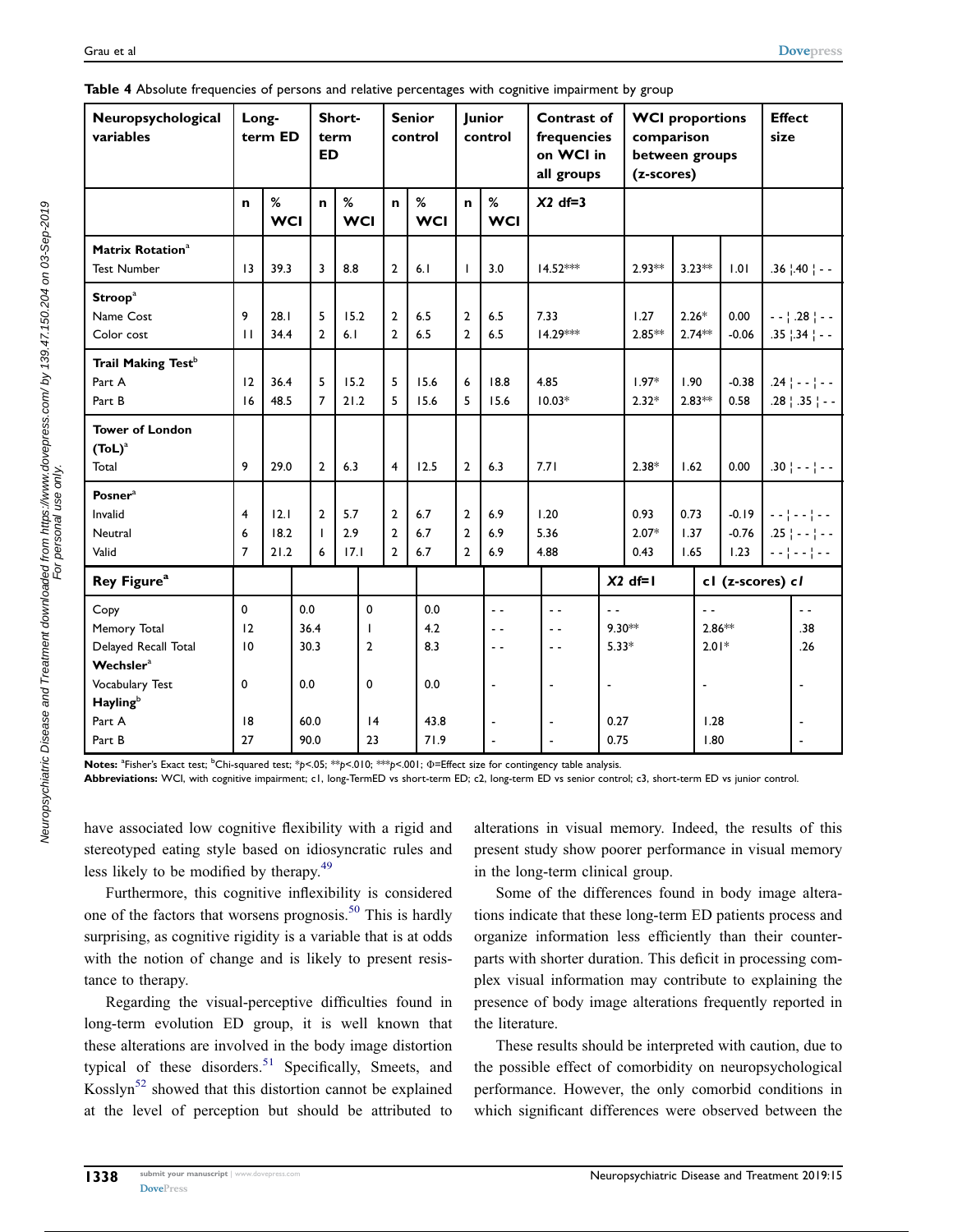<span id="page-10-4"></span>two clinical groups were personality disorders. In this regard, a recent meta-analysis has shown the diagnosis of personality disorder to be closely associated with signifi-cant cognitive deterioration.<sup>[53](#page-12-13)</sup> In the same study, samples of patients with borderline personality disorder and any co-occurring eating disorder performed worse on executive function tasks. Other variables such as the severity of eating symptoms should also be taken into account when interpreting the results of our study.

One of the limitations of our study is the fact that the sample was recruited from a single private health care institution. However, we sought to match the proportions between groups according to their sociodemographic characteristics. Another limitation is the application of some tests only in the clinical groups and not in the control groups, such as the vocabulary test, the Rey Figure test and Hayling test. This limits the range when comparing different cognitive indexes in controls and patients with some degree of ED. Nevertheless, we were able to compare clinical groups with regard to most of the variables presented in this study.

In this study, we did not aim to link specific ED symptoms with the presence of cognitive deficits. Over ten years of ED, the symptoms are likely to vary, with some disappearing and others emerging. We believe that variables such as malnutrition, the presence of purging maneuvers or substance abuse may explain some of these dysfunctions. New studies should aim to isolate these factors. Moreover, the impact of comorbidities such as anxiety, depression or substance use disorders,  $17(p297)$ and especially personality disorders<sup>18(p176)</sup> in the LT-ED group should be considered in further studies.

Another limitation of the study is the use of the DSM-IV diagnostic system. At the time of the study, the Spanish version of the DSM-5 was not available. Future studies based on the DSM-5 are likely to reduce the number of unspecified eating disorders and should thus increase the predictive value of the diagnosis.

Although the groups were relatively small, one of the strengths of the study is that they were homogeneous in terms of their sociodemographic characteristics. Moreover, this study specifically compared two clinical groups of ED patients, basing the assessment on the evolution of the disorder rather than on the specific ED subtype. Further studies focusing on the ED subtypes defined by DSM-5 and monitoring the long-term evolution of patients across categories would extend our knowledge about cognitive impairment in EDs.

Another feature of this study worth highlighting is the use of the PEBL platform in Spanish-speaking patients, as well as the development and translation of specific scripts that have not been previously used to measure neurocognitive performance in Spanish speakers.

<span id="page-10-5"></span>Finally, we should bear in mind the possible reversibility of some of the deficits observed. Promising developments such as cognitive remediation therapy may prove effective in reversing these difficulties.<sup>[54](#page-12-14)</sup> Interventions in this area should prioritize long duration ED. Because of the difficulties found in visual processing information and its possible transfer to the perception of one's own body, new therapies based on the use of virtual reality may represent a promising alternative. Some authors<sup>55</sup> have already put forward proposals these individuals which may have an important bearing on the success of the rehabilitation of key areas in patients' autonomy such as their occupation or their social life.

### <span id="page-10-6"></span>**Conclusions**

The assessment of the effect of ED evolution (especially in long-term patients) and its associated cognitive aspects may shed light on both the development and the maintenance of the disorder. These cognitive effects should be borne in mind in the attempts to design effective treatments for ED, personalizing the therapy by adjusting the objectives and timing related to the patient's cognitive functioning.

### Acknowledgments

This study was supported in part by different grants: to the first author from ITA Foundation, and a postdoctoral research fellowship to the second author from the University of Barcelona.

### **Disclosure**

The authors report no conflicts of interest in this work.

### **References**

- <span id="page-10-0"></span>1. Treasure J, Zipfel S, Micali N, et al. Anorexia nervosa. Nat Rev Dis Prim. [2015](#page-0-4);1:15074. doi:[10.1038/nrdp.2015.74](https://doi.org/10.1038/nrdp.2015.74)
- <span id="page-10-1"></span>2. Arkell J, Robinson P. A pilot case series using qualitative and quantitative methods: biological, psychological and social outcome in severe and enduring eating disorder (anorexia nervosa). Int J Eat Disord. [2008](#page-0-5);41(7):650–656. doi:[10.1002/eat.20546](https://doi.org/10.1002/eat.20546)
- <span id="page-10-2"></span>3. Franko DL, Keshaviah A, Eddy KT, et al. longitudinal investigation of mortality in anorexia nervosa and bulimia nervosa. Am J Psychiatry. [2013](#page-0-5);170(8):917–925. doi:[10.1176/appi.ajp.2013.12070868](https://doi.org/10.1176/appi.ajp.2013.12070868)
- <span id="page-10-3"></span>4. Robinson PH. Community Treatment of Eating Disorders. London: Willey-Blackwell; [2006:](#page-0-6)204.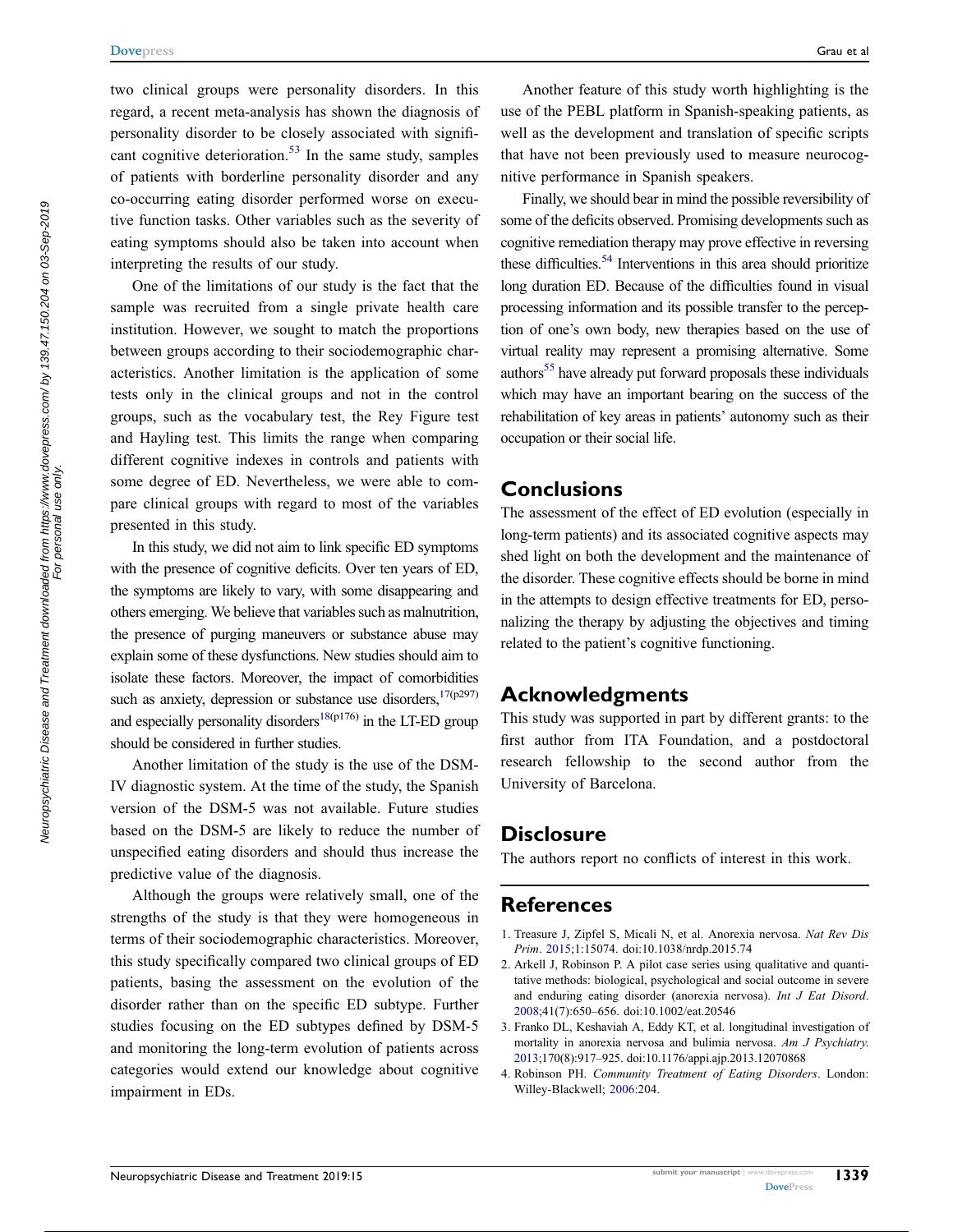- <span id="page-11-0"></span>5. Kanakam N, Treasure J. A review of cognitive neuropsychiatry in the taxonomy of eating disorders: state, trait, or genetic? Cogn Neuropsychiatry. [2013;](#page-0-7)18(1–2):83–114. doi:[10.1080/13546805.](https://doi.org/10.1080/13546805.2012.682362) [2012.682362](https://doi.org/10.1080/13546805.2012.682362)
- <span id="page-11-1"></span>6. Jáuregui-Lobera I. Neuropsychology of eating disorders: 1995-2012. Neuropsychiatr Dis Treat. [2013](#page-0-7);9:415–430. doi:[10.2147/NDT.S42714](https://doi.org/10.2147/NDT.S42714)
- <span id="page-11-2"></span>7. Altman SE, Shankman SA. What is the association between obsessive-compulsive disorder and eating disorders? Clin Psychol Rev. [2009;](#page-0-8)29(7):638–646. doi:[10.1016/j.cpr.2009.08.001](https://doi.org/10.1016/j.cpr.2009.08.001)
- <span id="page-11-3"></span>8. Gay P, Rochat L, Billieux J, d'Acremont M, Van der Linden M. Heterogeneous inhibition processes involved in different facets of self-reported impulsivity: evidence from a community sample. Acta Psychol (Amst). [2008](#page-1-0);129(3):332–339. doi:[10.1016/j.](https://doi.org/10.1016/j.actpsy.2008.08.010) [actpsy.2008.08.010](https://doi.org/10.1016/j.actpsy.2008.08.010)
- <span id="page-11-4"></span>9. Zakzanis KK, Campbell Z, Polsinelli A. Quantitative evidence for distinct cognitive impairment in anorexia nervosa and bulimia nervosa. J Neuropsychol. [2010;](#page-1-1)4(1):89–106. doi:[10.1348/](https://doi.org/10.1348/174866409X459674) [174866409X459674](https://doi.org/10.1348/174866409X459674)
- <span id="page-11-5"></span>10. Bora E, Yücel M, Pantelis C. Cognitive impairment in schizophrenia and affective psychoses: implications for DSM-V criteria and beyond. Schizophr Bull. [2009](#page-1-2);36(1):36–42. doi:[10.1093/schbul/sbp094](https://doi.org/10.1093/schbul/sbp094)
- <span id="page-11-6"></span>11. Grave RD. Eating Disorders: progress and Challenges. Eur J Intern Med. [2011](#page-1-3);22(2):153–160. doi:[10.1016/j.ejim.2010.12.010](https://doi.org/10.1016/j.ejim.2010.12.010)
- <span id="page-11-7"></span>12. Fairburn C. Cognitive Behaviour Therapy and Eating Disorders. New York, NY: Guilford Press; [2008](#page-1-4):324 p.
- <span id="page-11-8"></span>13. Gillberg IC, Råstam M, Wentz E, Gillberg C. Cognitive and executive functions in anorexia nervosa ten years after onset of eating disorder. J Clin Exp Neuropsychol. [2007;](#page-1-5)29(2):170-178. doi:[10.1080/13803390600584632](https://doi.org/10.1080/13803390600584632)
- <span id="page-11-22"></span>14. Tchanturia K, Morris RG, Anderluh MB, Collier DA, Nikolaou V, Treasure J. Set shifting in anorexia nervosa: an examination before and after weight gain, in full recovery and relationship to childhood and adult OCPD traits. J Psychiatr Res. [2004;](#page-1-6)38(5):545–552. doi:[10.1016/j.jpsychires.2004.03.001](https://doi.org/10.1016/j.jpsychires.2004.03.001)
- <span id="page-11-9"></span>15. Tenconi E, Santonastaso P, Degortes D, et al. Set-shifting abilities, central coherence, and handedness in anorexia nervosa patients, their unaffected siblings and healthy controls: exploring putative endophenotypes. World J Biol Psychiatry. [2010](#page-1-5);11(6):813-823. doi:[10.3109/15622975.2010.483250](https://doi.org/10.3109/15622975.2010.483250)
- <span id="page-11-10"></span>16. Guillaume S, Sang CNT, Jaussent I, et al. Is decision making really impaired in eating disorders? Neuropsychology. [2010;](#page-1-7)24(6):808–812. doi:[10.1037/a0019806](https://doi.org/10.1037/a0019806)
- <span id="page-11-11"></span>17. Ulfvebrand S, Birgegard A, Norring C, Hogdahl L, von Hausswolff-Juhlin Y. Psychiatric comorbidity in women and men with eating disorders results from a large clinical database. Psychiatry Res. [2015;](#page-1-8)230(2):294–299. doi:[10.1016/j.psychres.2015.09.008](https://doi.org/10.1016/j.psychres.2015.09.008)
- <span id="page-11-12"></span>18. Magallón-Neri E, González E, Canalda G, et al. Prevalence and severity of categorical and dimensional personality disorders in adolescents with eating disorders. Eur Eat Disord Rev. [2014](#page-1-8);22 (3):176–184. doi:[10.1002/erv.2268](https://doi.org/10.1002/erv.2268)
- <span id="page-11-13"></span>19. Tchanturia K, Campbell IC, Morris R, Treasure J. Neuropsychological studies in anorexia nervosa. Int J Eat Disord. [2005;](#page-1-9)37(Suppl:S72–6):discussion S87–S89. doi:[10.1002/eat.20119](https://doi.org/10.1002/eat.20119)
- <span id="page-11-14"></span>20. Gillberg IC, Billstedt E, Wentz E, Anckarsater H, Rastam M, Gillberg C. Attention, executive functions, and mentalizing in anorexia nervosa eighteen years after onset of eating disorder. J Clin Exp Neuropsychol. [2010](#page-1-10);32(4):358–365. doi:[10.1080/](https://doi.org/10.1080/13803390903066857) [13803390903066857](https://doi.org/10.1080/13803390903066857)
- <span id="page-11-15"></span>21. Rose M, Davis J, Frampton I, Lask B. The Ravello profile: development of a global standard neuropsychological assessment for young people with anorexia nervosa. Clin Child Psychol Psychiatry. [2011](#page-1-11);16(2):195–202. doi:[10.1177/1359104511401191](https://doi.org/10.1177/1359104511401191)
- <span id="page-11-16"></span>22. Dahlgren CL, Lask B, Landrø NI, Rø Ø. Neuropsychological functioning in adolescents with anorexia nervosa before and after cogni-tive remediation therapy: a feasibility trial. Int J Eat Disord. [2013](#page-1-12);46 (6):576–581. doi:[10.1002/eat.22155](https://doi.org/10.1002/eat.22155)
- 23. Stedal K, Rose M, Frampton I, Landrø NI, Lask B. The neuropsychological profile of children, adolescents, and young adults with anorexia nervosa. Arch Clin Neuropsychol. 2012;27(3):329–337. doi:[10.1093/arclin/acs032](https://doi.org/10.1093/arclin/acs032)
- <span id="page-11-17"></span>24. Van Noort BM, Pfeiffer E, Lehmkuhl U, Kappel V. Eine internationale neuropsychologische testbatterie für kinder, jugendliche und erwachsene mit anorexia nervosa—die deutsche adaptation des ravello profils. [An international neuropsychological assessment tool for children, adolescents, and adults with anorexia nervosa—the German adaptation of the Ravello profile.]. Z Kinder Jugendpsychiatr Psychother. [2013](#page-1-12);41 (6):371–381. doi:[10.1024/1422-4917/a000253](https://doi.org/10.1024/1422-4917/a000253)
- <span id="page-11-18"></span>25. Lopez C, Stahl D, Tchanturia K. Estimated intelligence quotient in anorexia nervosa: a systematic review and meta-analysis of the literature. Ann Gen Psychiatry. [2010;](#page-1-13)9(40):1–10. doi:[10.1186/1744-859X-9-40](https://doi.org/10.1186/1744-859X-9-40)
- <span id="page-11-19"></span>26. Schilder CMT, van Elburg AA, Snellen WM, Sternheim LC, Hoek HW, Danner UN. Intellectual functioning of adolescent and adult patients with eating disorders. Int J Eat Disord. [2017](#page-1-14);50 (5):481–489. doi:[10.1002/eat.22594](https://doi.org/10.1002/eat.22594)
- <span id="page-11-20"></span>27. Tchanturia K, Davies H, Roberts M, et al. Poor cognitive flexibility in eating disorders: examining the evidence using the Wisconsin Card Sorting Task. PLoS One. [2012;](#page-1-15)7(1):e28331. doi:[10.1371/journal.](https://doi.org/10.1371/journal.pone.0028331) [pone.0028331](https://doi.org/10.1371/journal.pone.0028331)
- 28. Pretorius N, Dimmer M, Power E, Eisler I, Simic M, Tchanturia K. Evaluation of a cognitive remediation therapy group for adolescents with anorexia nervosa: pilot study. Eur Eat Disord Rev. 2012;20 (4):321–325. doi:[10.1002/erv.2176](https://doi.org/10.1002/erv.2176)
- <span id="page-11-21"></span>29. Alvarado N, Silva C, Clave P, et al. Revista Latinoamericana de Psicología Funciones ejecutivas y sintomatología asociada con los trastornos de la conducta alimentaria. Rev Latinoam Psicol. [2014](#page-1-15);46 (3):189–197. doi:[10.1016/S0120-0534\(14\)70022-6](https://doi.org/10.1016/S0120-0534(14)70022-6)
- <span id="page-11-23"></span>30. Kanakam N, Raoult C, Collier D, Treasure J. Set shifting and central coherence as neurocognitive endophenotypes in eating disorders: a preliminary investigation in twins. World J Biol Psychiatry. [2013](#page-1-16);14(6):464–475. doi:[10.3109/15622975.2012.665478](https://doi.org/10.3109/15622975.2012.665478)
- <span id="page-11-24"></span>31. Lopez C, Tchanturia K, Stahl D, Treasure J. Weak central coherence in eating disorders: a step towards looking for an endophenotype of eating disorders. J Clin Exp Neuropsychol. [2009;](#page-1-17)31(1):117-125. doi:[10.1080/13803390802036092](https://doi.org/10.1080/13803390802036092)
- <span id="page-11-25"></span>32. Oldershaw A, Hambrook D, Stahl D, Tchanturia K, Treasure J, Schmidt U. Neuroscience and biobehavioral reviews the socio-emotional processing stream in Anorexia Nervosa. Neurosci Biobehav Rev. [2011;](#page-2-0)35(3):970–988. doi:[10.1016/j.](https://doi.org/10.1016/j.neubiorev.2010.11.001) [neubiorev.2010.11.001](https://doi.org/10.1016/j.neubiorev.2010.11.001)
- <span id="page-11-26"></span>33. Westwood H, Mandy W, Tchanturia K. The association between symptoms of autism and neuropsychological performance in females with Anorexia Nervosa. Psychiatry Res. [2017;](#page-2-0)258:531–537. doi:[10.1016/j.psychres.2017.09.005](https://doi.org/10.1016/j.psychres.2017.09.005)
- <span id="page-11-27"></span>34. Aspen V, Darcy AM, Lock J. A review of attention biases in women with eating disorders. Cogn Emot. [2013;](#page-2-1)27(5):820–838. doi:[10.1080/](https://doi.org/10.1080/02699931.2012.749777) [02699931.2012.749777](https://doi.org/10.1080/02699931.2012.749777)
- <span id="page-11-28"></span>35. Weider S, Indredavik MS, Lydersen S, Hestad K. Neuropsychological function in patients with anorexia nervosa or bulimia nervosa. Int J Eat Disord. [2015](#page-2-2);48(4):397–405. doi:[10.1002/eat.22283](https://doi.org/10.1002/eat.22283)
- <span id="page-11-29"></span>36. American Psychiatric Association. Diagnostic and Statistical Manual of Mental Disorders DSM-IV-TR. 4th ed. Washington, D. C.: APA; [2002.](#page-2-3)
- <span id="page-11-30"></span>37. First M, Gibbon M, Spitzer RL, Williams JBW, Benjamin LS. User's Guide for the Structured Clinical Interview for the DSM-IV Axis II Personality Disorders. Washington, DC: American Psychiatric Press; [1997](#page-2-4).
- <span id="page-11-31"></span>38. Morgan JF, Reid F, Lacey JH. The SCOFF questionnaire: assessment of a new screening tool for eating disorders. BMJ. [1999](#page-2-5);319 (7223):1467–1468.
- <span id="page-11-32"></span>39. Mueller ST, Piper BJ. The Psychology Experiment Building Language (PEBL) and PEBL test battery. J Neurosci Methods. [2014](#page-2-6);222:250–259. doi:[10.1016/j.jneumeth.2013.10.024](https://doi.org/10.1016/j.jneumeth.2013.10.024)